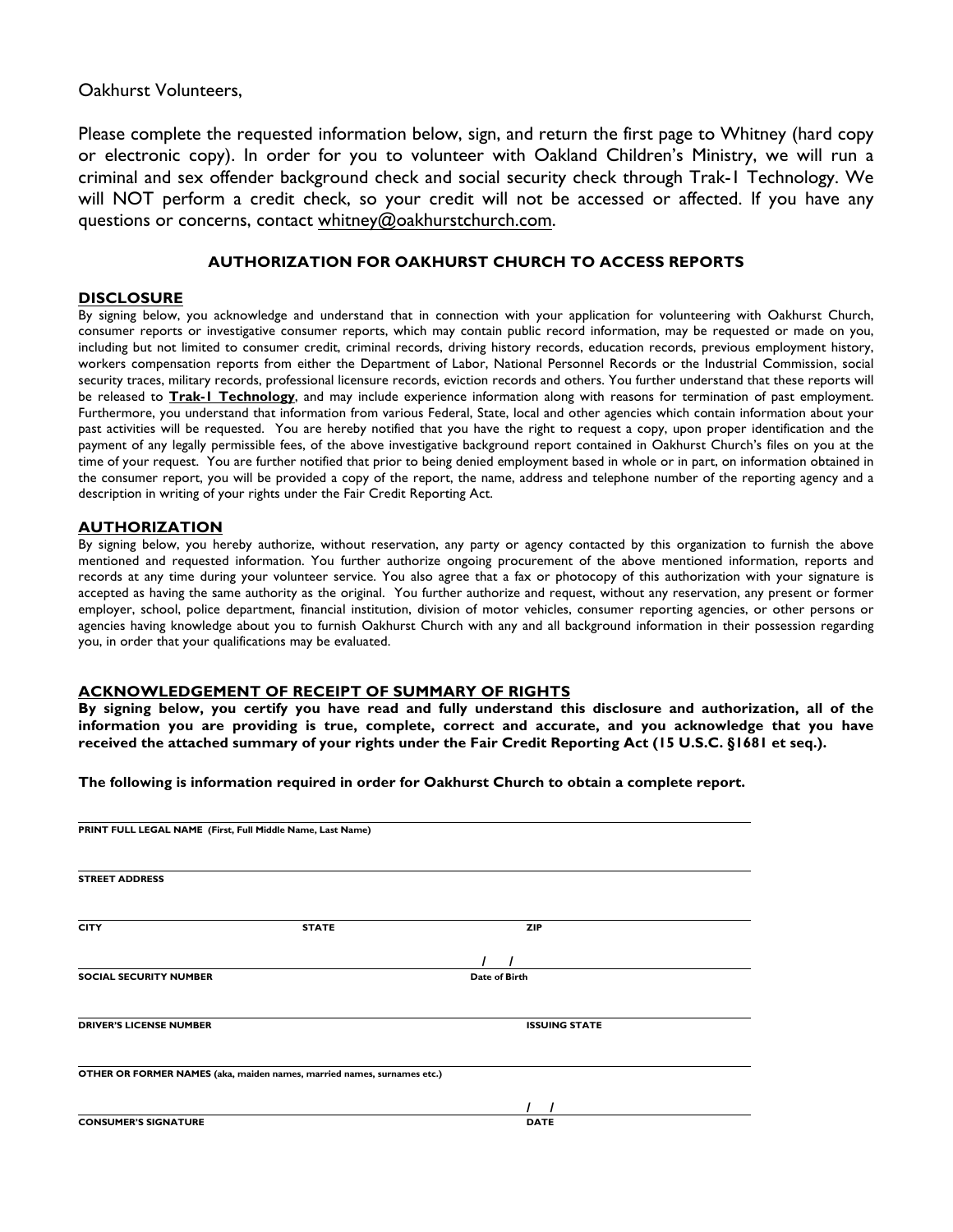## *Para informacion en espanol, visite www.ftc.gov/credit o escribe a la FTC Consumer Response Center, Room 130-A 600 Pennsylvania Ave. N.W., Washington, D.C. 20580.*

# **A Summary of Your Rights Under the Fair Credit Reporting Act**

The federal Fair Credit Reporting Act (FCRA) promotes the accuracy, fairness, and privacy of information in the files of consumer reporting agencies. There are many types of consumer reporting agencies, including credit bureaus and specialty agencies (such as agencies that sell information about check writing histories, medical records, and rental history records). Here is a summary of your major rights under the FCRA. **For more information, including information about additional rights, go to www.ftc.gov/credit or write to: Consumer Response Center, Room 130-A, Federal Trade Commission, 600 Pennsylvania Ave. N.W., Washington, D.C. 20580.** 

- **You must be told if information in your file has been used against you.** Anyone who uses a credit report or another type of consumer report to deny your application for credit, insurance, or employment – or to take another adverse action against you – must tell you, and must give you the name, address, and phone number of the agency that provided the information.
- **You have the right to know what is in your file.** You may request and obtain all the information about you in the files of a consumer reporting agency (your "file disclosure"). You will be required to provide proper identification, which may include your Social Security number. In many cases, the disclosure will be free. You are entitled to a free file disclosure if:
	- a person has taken adverse action against you because of information in your credit report;
	- vou are the victim of identify theft and place a fraud alert in your file;
	- your file contains inaccurate information as a result of fraud;
	- you are on public assistance;
	- you are unemployed but expect to apply for employment within 60 days.

In addition, by September 2005 all consumers will be entitled to one free disclosure every 12 months upon request from each nationwide credit bureau and from nationwide specialty consumer reporting agencies. See www.ftc.gov/credit for additional information.

- **You have the right to ask for a credit score.** Credit scores are numerical summaries of your credit-worthiness based on information from credit bureaus. You may request a credit score from consumer reporting agencies that create scores or distribute scores used in residential real property loans, but you will have to pay for it. In some mortgage transactions, you will receive credit score information for free from the mortgage lender.
- **You have the right to dispute incomplete or inaccurate information.** If you identify information in your file that is incomplete or inaccurate, and report it to the consumer reporting agency, the agency must investigate unless your dispute is frivolous. See www.ftc.gov/credit for an explanation of dispute procedures.
- **Consumer reporting agencies must correct or delete inaccurate, incomplete, or unverifiable information.** Inaccurate, incomplete or unverifiable information must be removed or corrected, usually within 30 days. However, a consumer reporting agency may continue to report information it has verified as accurate.
- **Consumer reporting agencies may not report outdated negative information.** In most cases, a consumer reporting agency may not report negative information that is more than seven years old, or bankruptcies that are more than 10 years old.